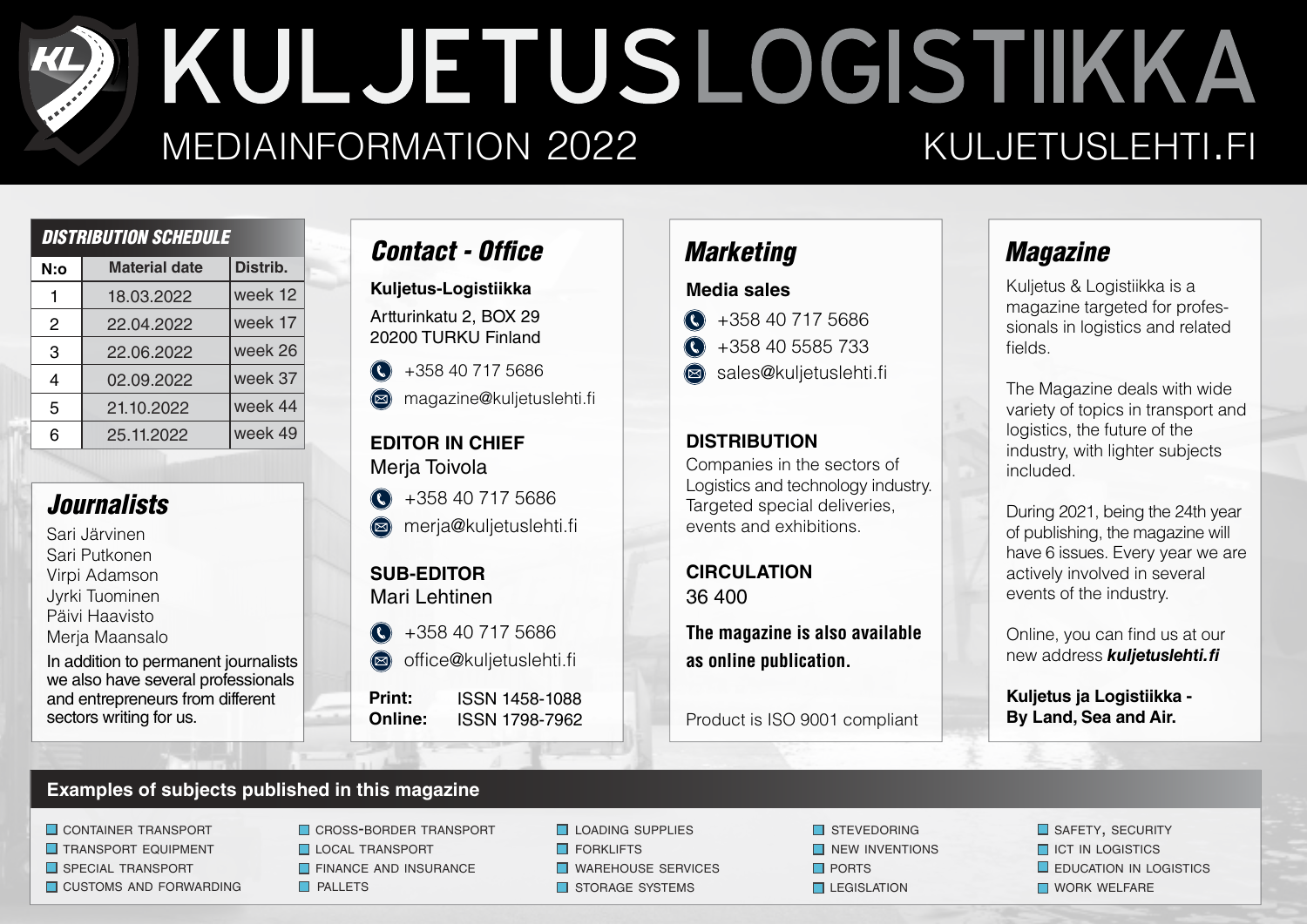# **MEDIAINFORMATION 2022 -ONLINE**

#### *AD PLACEMENTS*

### *AD PLACEMENTS*

| <b>Placement</b> | <b>Size</b> | Price / 1 Mo |  |  |  |  |
|------------------|-------------|--------------|--|--|--|--|
| Panorama         | 1920 x 580  | 800€         |  |  |  |  |
| News parade      | 985 x 380   | 575€         |  |  |  |  |
| Skyscraper       | 250 x 750   | 380€         |  |  |  |  |
| Large rectangle  | 405 x 500   | 240€         |  |  |  |  |
| Small rectangle  | 405 x 360   | 195€         |  |  |  |  |

**VAT of 24 % will be added to prices Add agency discount -20 %**

**We also do custom ad placements not listed above.**

| <b>OTHER ADS</b>    |                         |                                 |  |  |  |  |  |  |
|---------------------|-------------------------|---------------------------------|--|--|--|--|--|--|
| <b>Product</b>      | <b>Size</b>             | <b>Price</b>                    |  |  |  |  |  |  |
| Uutiskirje          | 600 x Acc.<br>agreement | from 550 $\epsilon$<br>$/$ time |  |  |  |  |  |  |
| Overtaking the page | 2250 € / Mo             |                                 |  |  |  |  |  |  |

Inc. background, news article,primary placements of banners. Also other solutions negotiable.

**Newsletter is delivered to a select group of readers, which consists of a large group of decision makers in Transport & Logistics -sectors.**

| <b>SIZES ON MOBILE</b> |             |                     |  |  |  |  |  |  |
|------------------------|-------------|---------------------|--|--|--|--|--|--|
| <b>Placement</b>       | <b>Size</b> | <b>Aspect ratio</b> |  |  |  |  |  |  |
| Panorama               | 600 x 750   | 4:5                 |  |  |  |  |  |  |
| News parade            | 600 x 340   | 16:9                |  |  |  |  |  |  |
| Small rectangle        | 300 x 300   | 1·1                 |  |  |  |  |  |  |

**For mobile ads we recommend that you include a separate file following the specs listed above.**

| <b>MATERIAL DELIVERY</b>                  |                                                  |  |  |  |  |  |  |  |
|-------------------------------------------|--------------------------------------------------|--|--|--|--|--|--|--|
| Email:                                    | aineisto@kuljetuslehti.fi                        |  |  |  |  |  |  |  |
| Online:                                   | Shared Dropbox link or other<br>similar service. |  |  |  |  |  |  |  |
| Delivery:                                 | From K&L server.                                 |  |  |  |  |  |  |  |
| Always include contatc info with material |                                                  |  |  |  |  |  |  |  |

| <b>MEDIA SALES</b>          |
|-----------------------------|
| $\bigodot$ +358 40 717 5686 |
| $\bigodot$ +358 40 558 5733 |
| sales@kuljetuslehti.fi      |